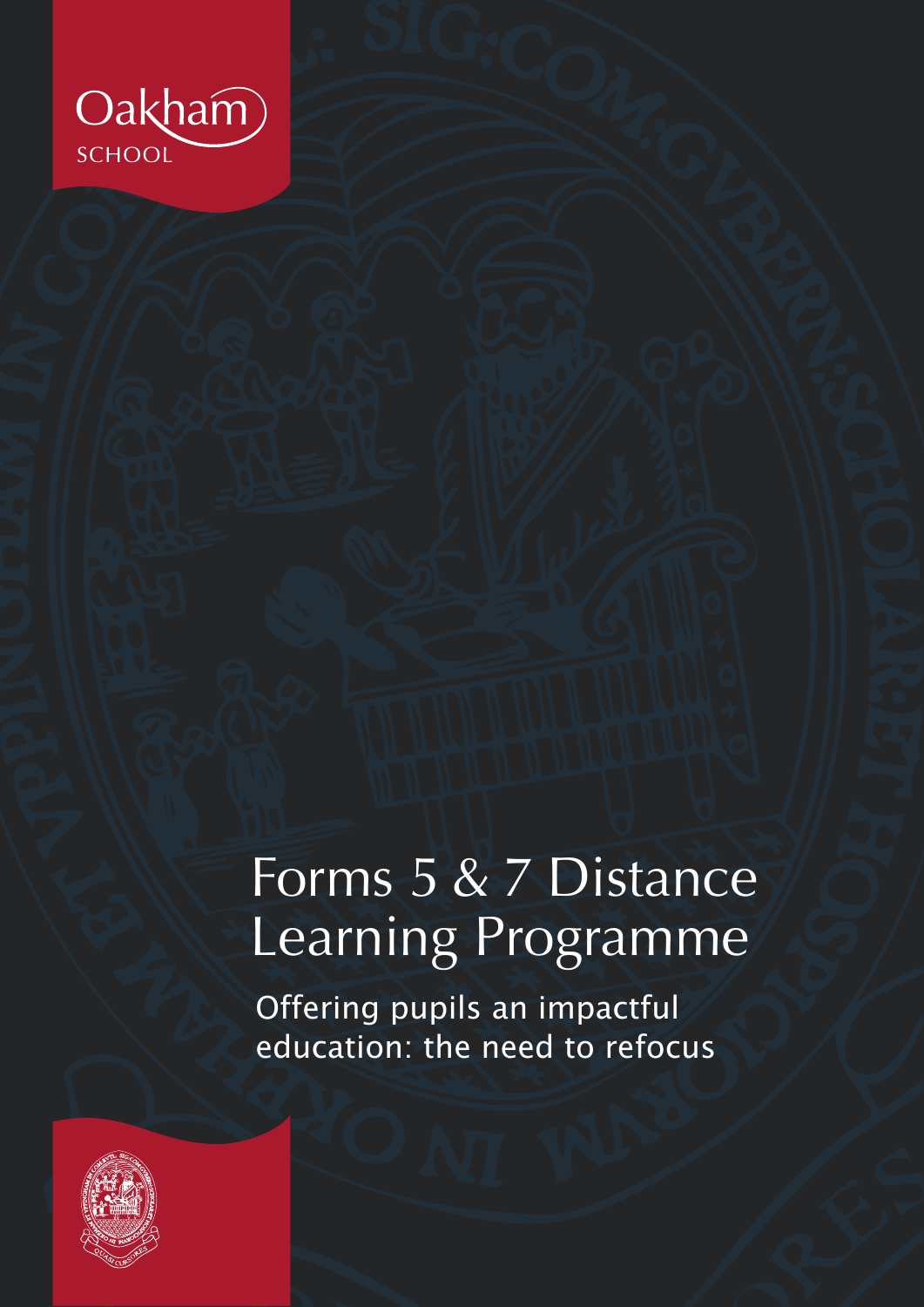### Forms 5 & 7 Distance Learning Programme

- We have an opportunity to add value to pupils during this challenging time;
- Building on our history of innovation, we believe there is great potential to blend contemporary studies with new activities, as we help pupils focus on their studies;
- Our three-stage approach provides a unique academic programme that meets the needs of our pupils, setting them up for success over the next six months.

As we all take stock and adjust to the challenges faced across society, we are coming to terms with a rapidly changing environment. For Forms 5 and 7, the cancellation of public exams has removed the finish posts of a two-year academic journey; a journey

they have worked hard towards. This abrupt halt to their studies has understandably come as a great disappointment and led to confusion over what to do next. This is a situation that feels disarming, but one which also brings unexpected opportunities when examined more closely.

At Oakham, we are proud of the strength of our teaching relationships, the care we take of each other within our learning community and our history of innovation in education. Our curriculum is broad, providing multiple pathways, and we take pride in helping our learners to blossom and thrive in their studies. Following the cancellation of external exams,

We have a unique opportunity to better prepare our pupils for the journey ahead, and we hope that they will embrace it.  $C$ 

"

we have considered pupils' current and future needs, what parents will see as a meaningful programme and how to use staff expertise to the full.

As a result, we have created a three-stage academic programme that is innovative in the value it offers pupils, yet remains sensitive to the current complexities facing our broad community:

#### Stage 1

Stage 2

Consolidate existing courses, tie up the learning process and ensure that core aspects of each course are fully understood;

Academically 'pause and refocus' to see the world of knowledge and skills from a different perspective – inter-disciplinary learning as pupils transition from one course to the next; the real world application of skills and knowledge already learned;

Stage 3

Embark on future courses in a manner that builds engagement alongside subject content, sparking pupils' enthusiasm and shaping the summer ahead.

All Form 5 pupils are expected to engage with all three stages of the programme.

In summary: 'focus on the past – focus through a different lens – focus on the future'. Whether it is the start of Upper School studies, or embarking on university courses, each transition marks a new chapter and level of maturity in studies. We understand that it might be tempting to rush forward at this point. However, we have concluded that it would be a missed opportunity to abandon courses before they are complete and launch into routine studies of future courses. We have a unique opportunity to better prepare our pupils for the journey ahead, and we hope that they will embrace it.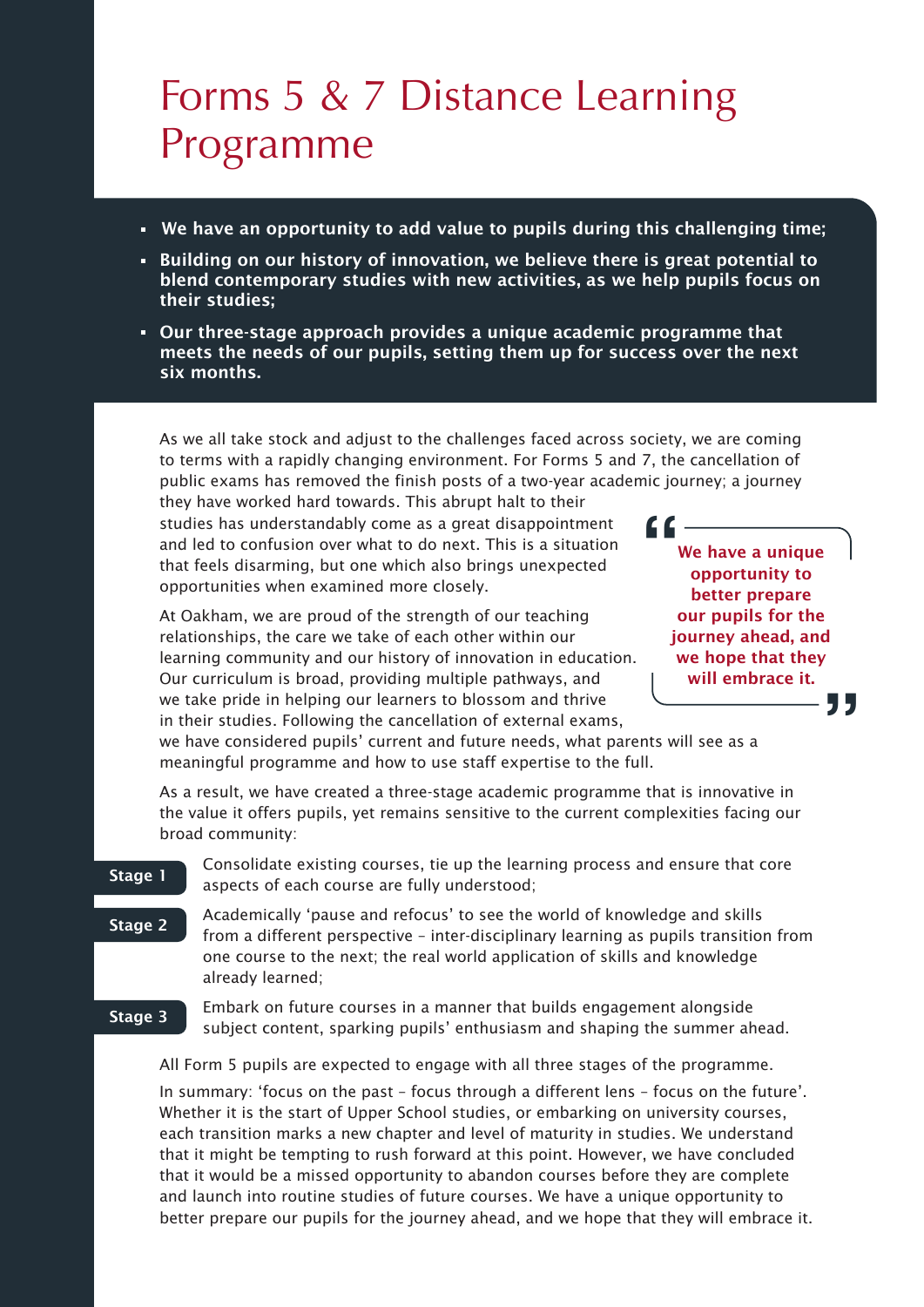### Stage 1 Consolidation process & optional assessments: Focus on the past

- The removal of all public examinations means that pupils have not had the opportunity to fully finish their courses and consolidate their learning;
- The consolidation process revisits foundational topics from across the courses, which not only act as stepping stones, preparing pupils for the increased sophistication of future studies, but are good and useful in themselves;
- The optional assessments allow pupils to receive feedback on their progress, give them ownership of the completion of their courses and provide insight that will help with external exams, should they be sat later in the year.

Although a pupil's understandable gut reaction when considering revision and assessment may be to focus on the impact of the grade or mark they will receive when they take it, there are other factors that should be considered.

Firstly, pupils have embarked upon courses in multiple subjects, not just the ones they intend to continue with for further study. There are benefits to finishing all their courses well; in a number of subjects, pupils will never study this subject in the future and their lasting impression of the subject, and indeed their perception of competence in it, will be something they reflect upon in due course.

Secondly, through the deep work that consolidation promotes, pupils gain a greater awareness that working through difficult academic material – potentially abstract and lacking relevance in isolation – can lead to unexpected insights as the whole body of work. They learn how 'ah-ha' moments come about through consolidating individual aspects of their courses, as pupils are finally able to join the dots between core themes, allowing a deeper and more meaningful level of understanding of subjects to be accessed. Perseverance leads to understanding which leads to satisfaction.

At Oakham, we value learning, and understand the importance of study, not merely in order to pass an exam, but rather by seeing learning as an end in itself.

<u>" C</u>

, ,

Finally, the momentum that builds as pupils approach

final exams serves to promote their understanding and appreciation of the importance of diligence and hard work, and their ability to strengthen their academic capacity. At Oakham, we value learning, and understand the importance of study, not merely in order to pass an exam, but rather by seeing learning as an end in itself.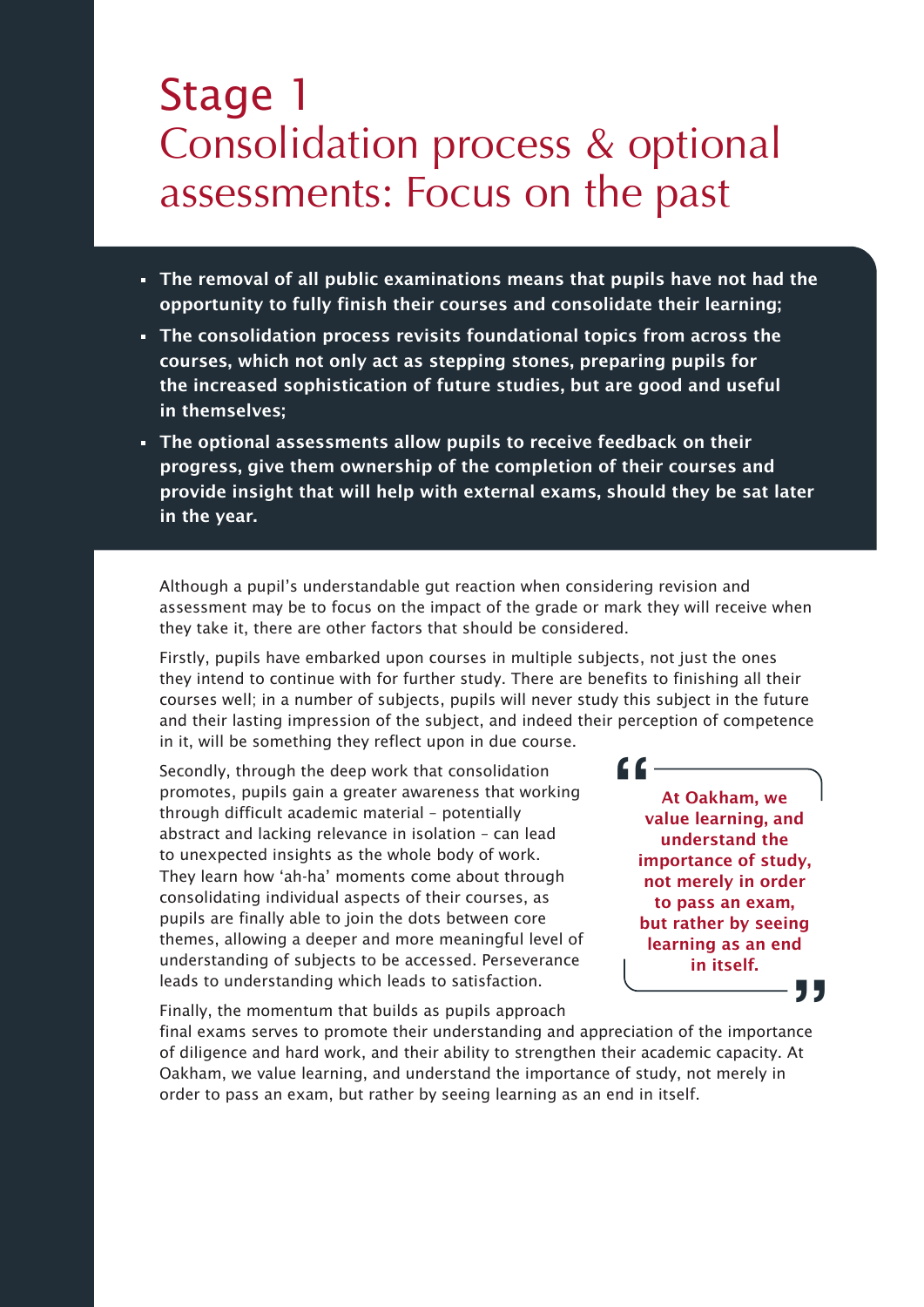# Stage 2 The Academic Cornerstone Course (ACC): Focus through a different lens

- The Academic Cornerstone Course (ACC) is an opportunity to prepare pupils for their future studies and careers, by focusing on inter-disciplinary academic skills in six areas: numeracy, literacy, communication, analysis, creativity and leadership;
- These contemporary and traditional skills will aid pupils in their future learning, whatever their subject choices, helping them view academic studies from a different perspective.

Following consolidation of current courses and a chance to gain feedback on that process, our second stage of the term embraces this opportunity to prepare Form 5 and 7 pupils for future courses. Rather than merely focusing on the details of the next course – something that there is plenty of time to address from September onwards – we can foster a holistic approach to the curriculum, as core academic skills are introduced. This Academic Cornerstone Course (ACC) is the start of a longer-term programme for Form 5, and will continue throughout Form 6, as we believe it offers great value as an inspiring and impactful strategic initiative.

"

The ACC comprises six streams, covering both traditional and contemporary skills we believe will help pupils in their future learning. These streams are:

- 1. Numeracy
- 2. Literacy
- 3. Communication
- 4. Critical thinking and analysis
- 5. Creativity
- 6. Leadership in a changing world

The ACC offers pupils insight and builds their confidence in tackling both educational and real-world problems, as we help them to view these challenges through a different lens.

Each stream is led by a team selected from different departments, with staff working in an inter-disciplinary fashion to create bespoke programmes that will benefit each cohort. Each stream is challenged to create a novel learning experience that teaches pupils fundamental academic skills that we believe underpin success in school, university and the workplace in contemporary society. There will be a strong focus on the exploration of new ideas, the practice of new skills and the chance to study in a new way.

We live in a complex and fast-changing world where adaptability, resilience and optimism are key attributes. The ability to apply a broad range of academic skills to interpret, and shape, the environment faced is critical. The ACC offers pupils insight and builds their confidence in tackling both educational and real-world problems, as we help them to view these challenges through a different lens.

55